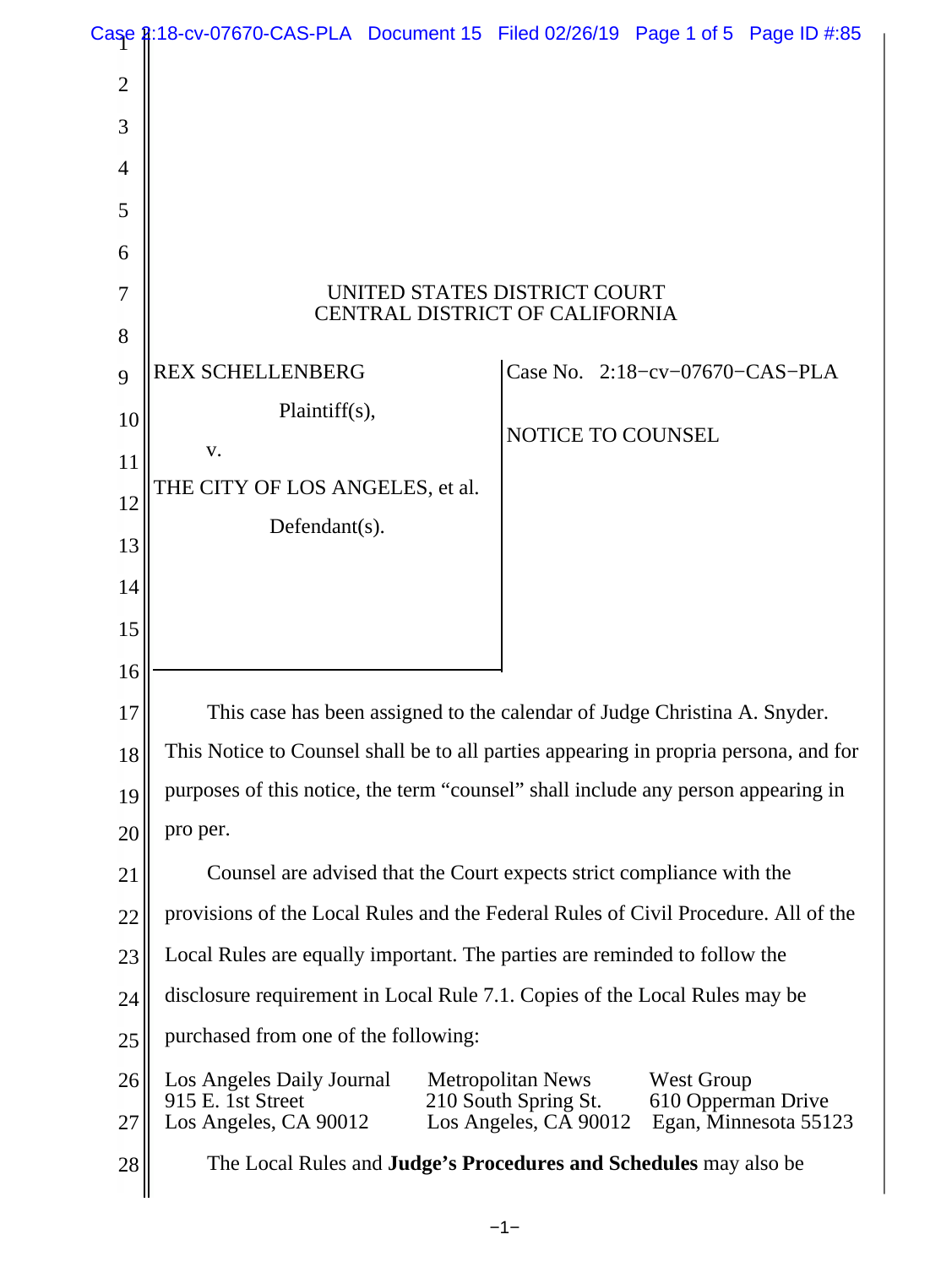|                | Case 2:18-cv-07670-CAS-PLA Document 15 Filed 02/26/19 Page 2 of 5 Page ID #:86<br>found on the United States District Court's website at the following address: |
|----------------|-----------------------------------------------------------------------------------------------------------------------------------------------------------------|
| $\overline{2}$ | HTTP://WWW.CACD.USCOURTS.GOV. Please note that certain Local Rules                                                                                              |
| 3              | have recently been amended.                                                                                                                                     |
| 4              | The attention of counsel is particularly directed to Local Rules 16 and 26 for                                                                                  |
| 5              | the conduct of mandatory pretrial and settlement proceedings.                                                                                                   |
| 6              | The Court notes that a party to this lawsuit does not have a lawyer. Parties                                                                                    |
| 7              | in court without a lawyer are called "pro se litigants." These parties often face                                                                               |
| 8              | special challenges in federal court. Public Counsel runs a free Federal Pro Se                                                                                  |
| 9              | Clinic at the Los Angeles federal courthouse where pro se litigants can get                                                                                     |
| 10             | information and guidance. The clinic is located in Room G-19, Main Street Floor                                                                                 |
| 11             | of the United States Courthouse, 312 North Spring Street, Los Angeles, California                                                                               |
| 12             | 90012. For more information, litigants may call (213) 385-2977 (x. 270) or they                                                                                 |
| 13             | may visit the Pro Se Home Page found at                                                                                                                         |
| 14             | http://court.cacd.uscourts.gov/cacd/ProSe.nsf. Clinic information is found there                                                                                |
| 15             | by clicking "Pro Se Clinic - Los Angeles".                                                                                                                      |
| 16             | Counsel are reminded of their obligations to disclose information and confer                                                                                    |
| 17             | on a discovery plan not later than 21 days prior to the date of the Fed. R. Civ. P.                                                                             |
| 18             | 16(b) scheduling conference and to report to the Court not later than 14 days after                                                                             |
| 19             | they confer on a discovery plan and the other matters required by Fed. R. Civ. P.                                                                               |
| 20             | 26(f) and the Local Rules of this Court. The following issues will be considered at                                                                             |
| 21             | the scheduling conference: the last date by which parties and claims for relief may                                                                             |
| 22             | be added, the discovery cutoff, as well as any issues relating to the discovery plan,                                                                           |
| 23             | the last date for filing motions, the time for the pretrial conference and the trial                                                                            |
| 24             | date. Scheduling conferences are generally held on Monday at 11:00 a.m.                                                                                         |
| 25             | Counsel should also be guided by the following requirements when                                                                                                |
| 26             | litigating cases assigned to Judge Snyder:                                                                                                                      |
| $27\,$         | 1.<br><b>INTERROGATORIES: Refer to the Local Rules.</b>                                                                                                         |
| 28             | ///                                                                                                                                                             |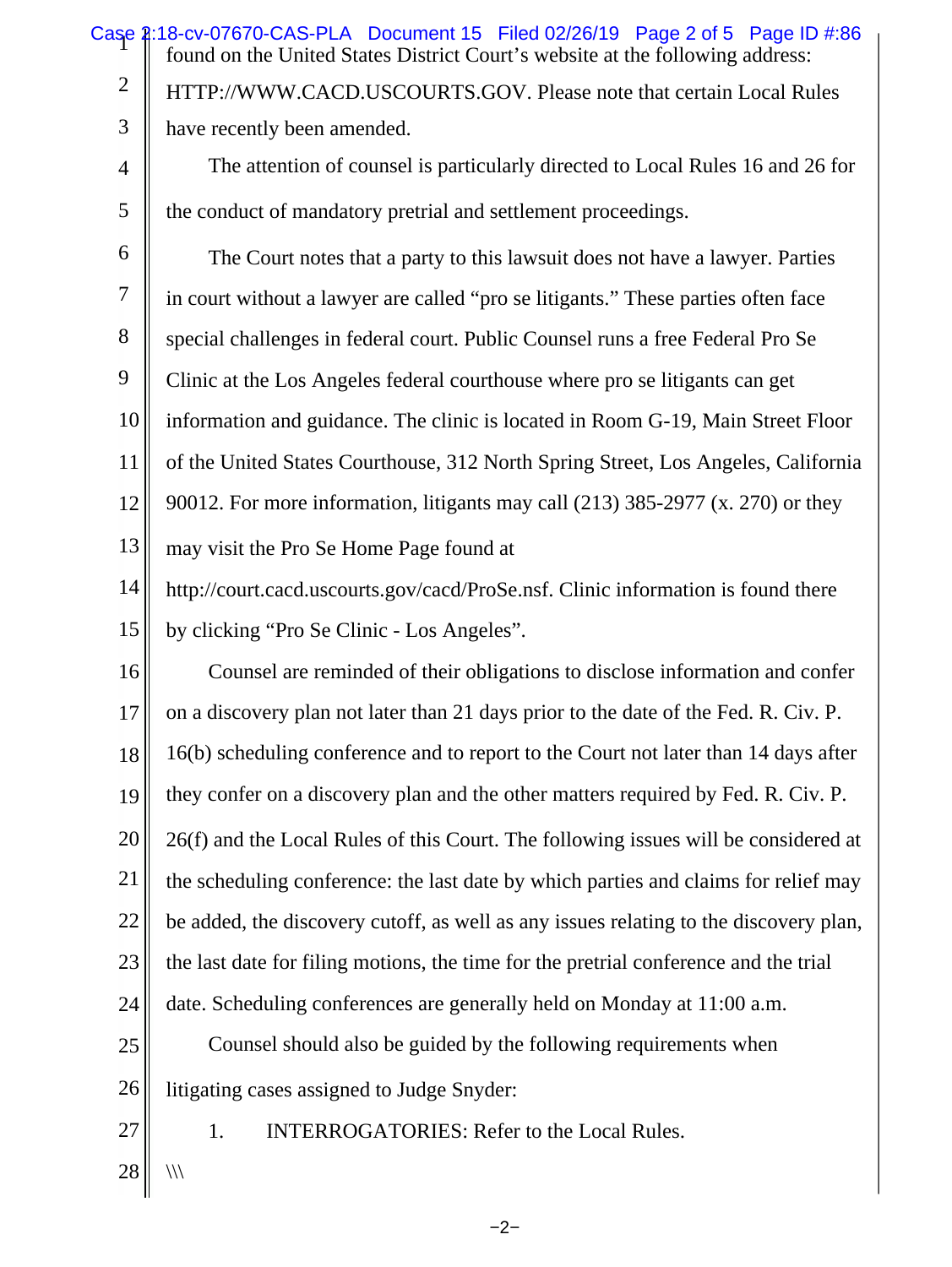Case 4:18-cv-07670-CAS-PLA Document 15 Filed 02/26/19 Page 3 of 5 Page ID #:87 2 3 4 5 6 7 8 9 10 11 12 13 14 15 16 17 18 19 20 21 22 23 24 25 26 27 28 MOTIONS: Motions shall be heard on each Monday of the month at 10:00 a.m., unless otherwise ordered by the Court. If Monday is a national holiday, the succeeding Monday shall be the motion day and all matters noticed for such Monday stand for hearing on the following Monday without special order or notice. The Court provides oral or written tentative rulings on most motions. Counsel are encouraged to direct oral argument to the matters raised in the tentative ruling and to submit to any part of the ruling that is not in genuine dispute, where appropriate. The Court will notify counsel if it does not require oral argument on any specific motion. Motion papers should comply with the Local Rules. Briefs should not exceed the page limits authorized by the Local Rules. The Court will rarely grant leave to file briefs that exceed the authorized page limits. Counsel are admonished not to circumvent page limits by filing multiple motions which purport to address separate issues in a case. Such motions will not be considered unless counsel obtains leave to file more than one motion or to file a brief that exceeds the page limits authorized by the Local Rules. 3. EX PARTE APPLICATIONS: A. NOTICE: The parties' and counsels' attention is directed to Local Rule 7-19. The moving party shall inform the opposing party or parties that such party or parties shall have 48 hours from the date of delivery of the moving papers to file and serve their opposition papers, if any. B. HEARING: No hearing will be held on any ex parte application unless deemed necessary by the Court and in such case counsel will be notified by the Courtroom Deputy Clerk. 4. DISCOVERY CUTOFF: Generally, the Court will set a discovery cutoff date at the scheduling conference. The Court expects that by the date of the discovery cutoff, all discovery and responses thereto shall have been served, and all motions to compel will be on file and have been argued (but not necessarily

−3−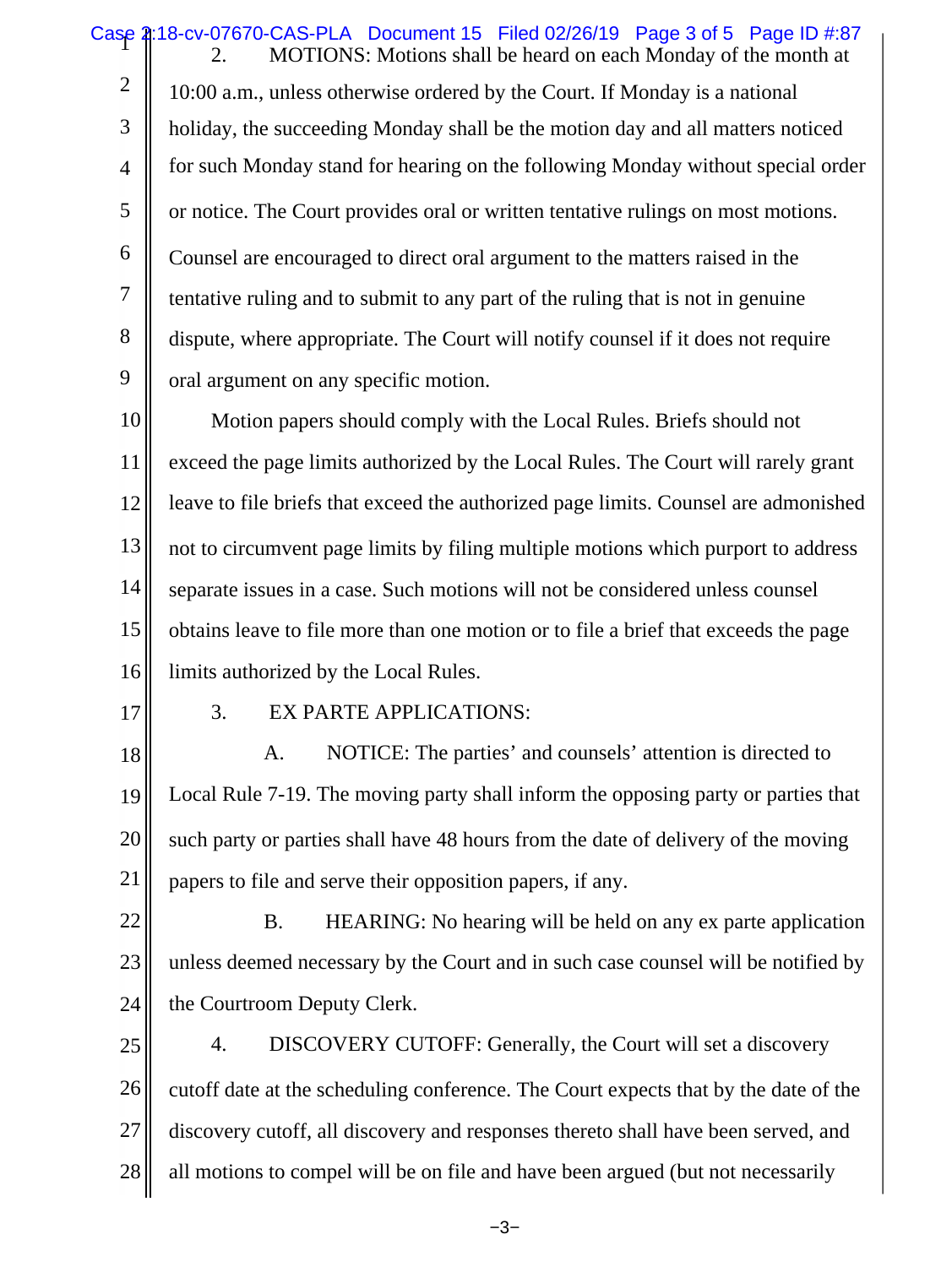Case 4:18-cv-07670-CAS-PLA Document 15 Filed 02/26/19 Page 4 of 5 Page ID #:88 2 3 4 5 6 7 8 9 10 11 12 13 14 15 16 17 18 19 20 decided). The only discovery that may be conducted after the discovery cutoff date without leave of Court is discovery ordered by the Magistrate Judge for which a timely-filed motion was pending and argued before the discovery cutoff date. Unless the Court has issued a contrary order, all discovery motions should be set before the Magistrate Judge to whom this case is assigned. 5. MANDATORY COPIES: The Court requires that mandatory copies of electronically filed documents be delivered to the judge's mail box outside the Clerk's Office on the 4<sup>th</sup> floor of the 1<sup>st</sup> Street Courthouse no later than 12:00 p.m. on the first court day following the date when the documents are required filed. **Furthermore, mandatory copies shall be 2-hole punched and the efile notification date shall be visible on or as the first page.** Moreover, in all cases asserting claims under the antitrust laws, the patent laws or federal securities laws, and in such specific cases as may be designated by the Court, counsel must deliver to the court two (2) mandatory copies of all documents that are electronically filed. Mandatory copy documents shall include tabs to separate exhibits, declarations, etc., where applicable. The Court will also accept any fax courtesy copies not exceeding five (5) pages in length total. The Courtroom Deputy Clerk's fax number is 213-894-0375. In addition, counsel shall email any and all proposed orders to the Courtroom Deputy Clerk in "Word" or "WordPerfect" format to CAS\_Chambers@cacd.uscourts.gov

21 22 23 24 6. CONTINUANCES: Continuances will only be granted based upon a showing of good cause. Stipulations, including second and subsequent extensions of time to respond to the complaint, are effective ONLY when approved by the Court. (See Local Rule 16-8).

25 26 27 7. REMOVED ACTIONS: Any answers filed in state court must be refiled with the Court as a supplement to the petition. Any pending motions must be renoticed in accordance with Local Rule 37-3.

8. TELEPHONIC HEARINGS: Upon obtaining leave of Court at least

28

−4−